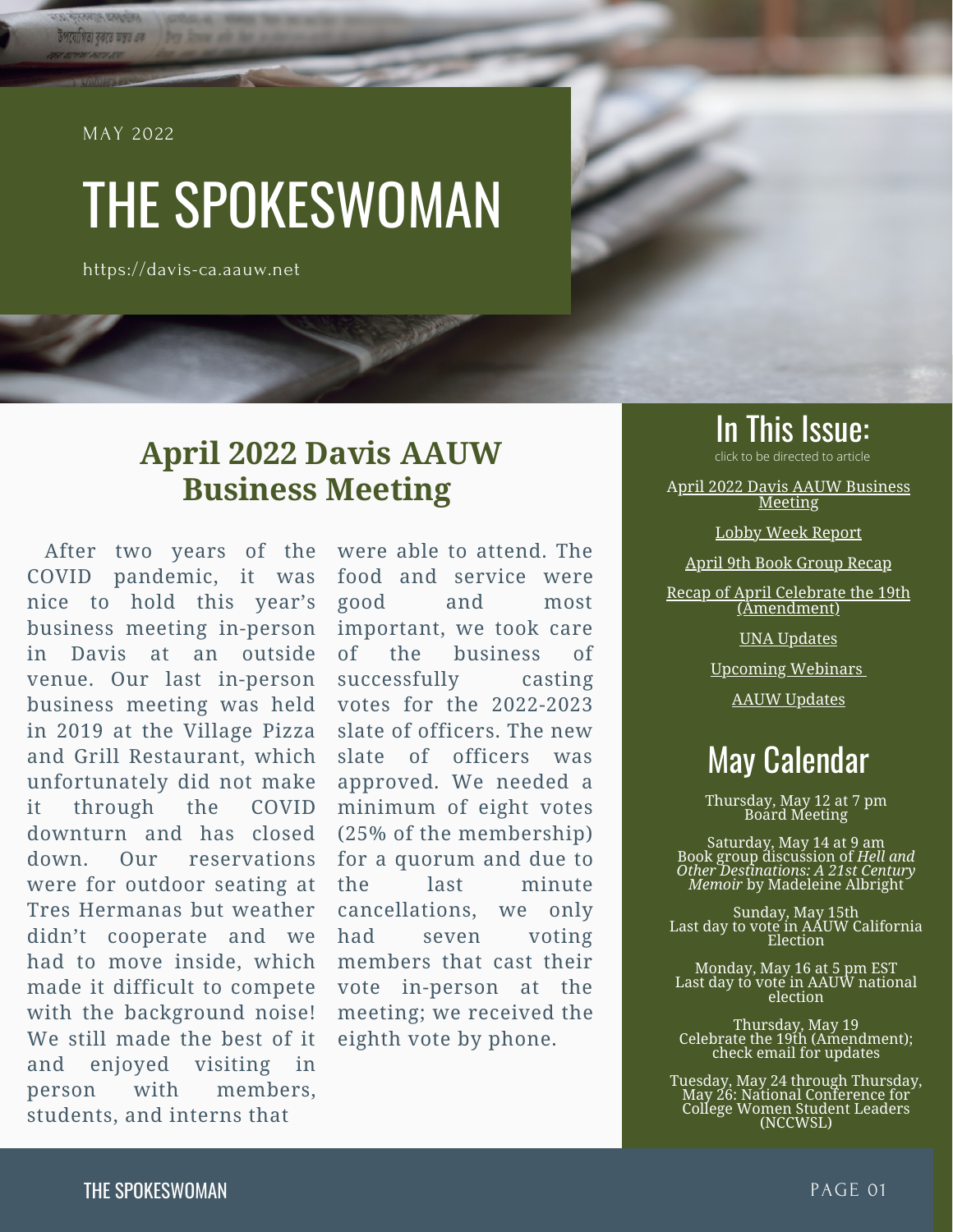## <span id="page-1-0"></span>**April 2022 Davis AAUW Business Meeting Continued...**

Congratulations to Juliana and Alexandra as new board members. Thanks, Stephanie, for stepping into the president of the branch position. Thanks to the current board members for continuing on. We look forward to another positive and active year under the new leadership.

The new slate of officers will be installed at the June "Installation of

Officers" meeting with new terms starting on July 1st. Stay tuned for more details about the time and location of the June meeting. We hope that members will plan on joining us for this fun event so they can share their ideas and suggestions with the board, as well as meeting the four selected 2022 Tech Trekkers and their parents.

### **Lobby Week Report**

#### By Stephanie Degraff-Hunt

 Lobby Week, held from April 11 through 15, required tremendous organization and planning by the State Public Policy Team under the leadership of Kathleen Harper, Director, and Sue Miller, [Public Policy Committee Co-Chairs.](mailto:publicpolicy@aauw-ca.org) An impressive 116 AAUW members from 47 branches visited 42 legislative offices to advocate for three top priority bills. These bills are AB92 (childcare), AB1666 (abortion protection), and AB1968 (campus sexual assault).

 Prior to Lobby Week, a mandatory training session was held to prepare participants for meeting with legislators. As a first step, participants completed a survey with key information to identify members' state legislators, which District they represent, and whether an in-person meeting or a Zoom meeting was preferred. From the information surveys, a roster was generated and teams were identified with their District number.

 We received a synopsis of the three priority bills from AAUW's State Public Policy Team advocate, Kathy Van Osten from MVM Strategy Group, AAUW California's new advocacy firm. All California AAUW lobby teams advocated for these priority bills with either a legislator or a legislator's aide during Lobby Week. Ideally, team members lobbied with their own State Senator or State Assemblymember.

 Bill Dodd is our State Senator for Senate District 3 and Cecilia Aguiar-Curry is our State Assemblymember for Assembly District 4. As it worked out, a team of three AAUW Woodland members met with a Legislative Analyst from Senator Dodd's office via Zoom. I was team leader for a wonderful AAUW threesome from the Napa branch assigned to meet with Alicia Montes, a Legislative Analyst for Assemblymember Cecilia Aguiar-Curry, via Zoom on Monday, April 11th. In that meeting, I was the lead in sharing the mission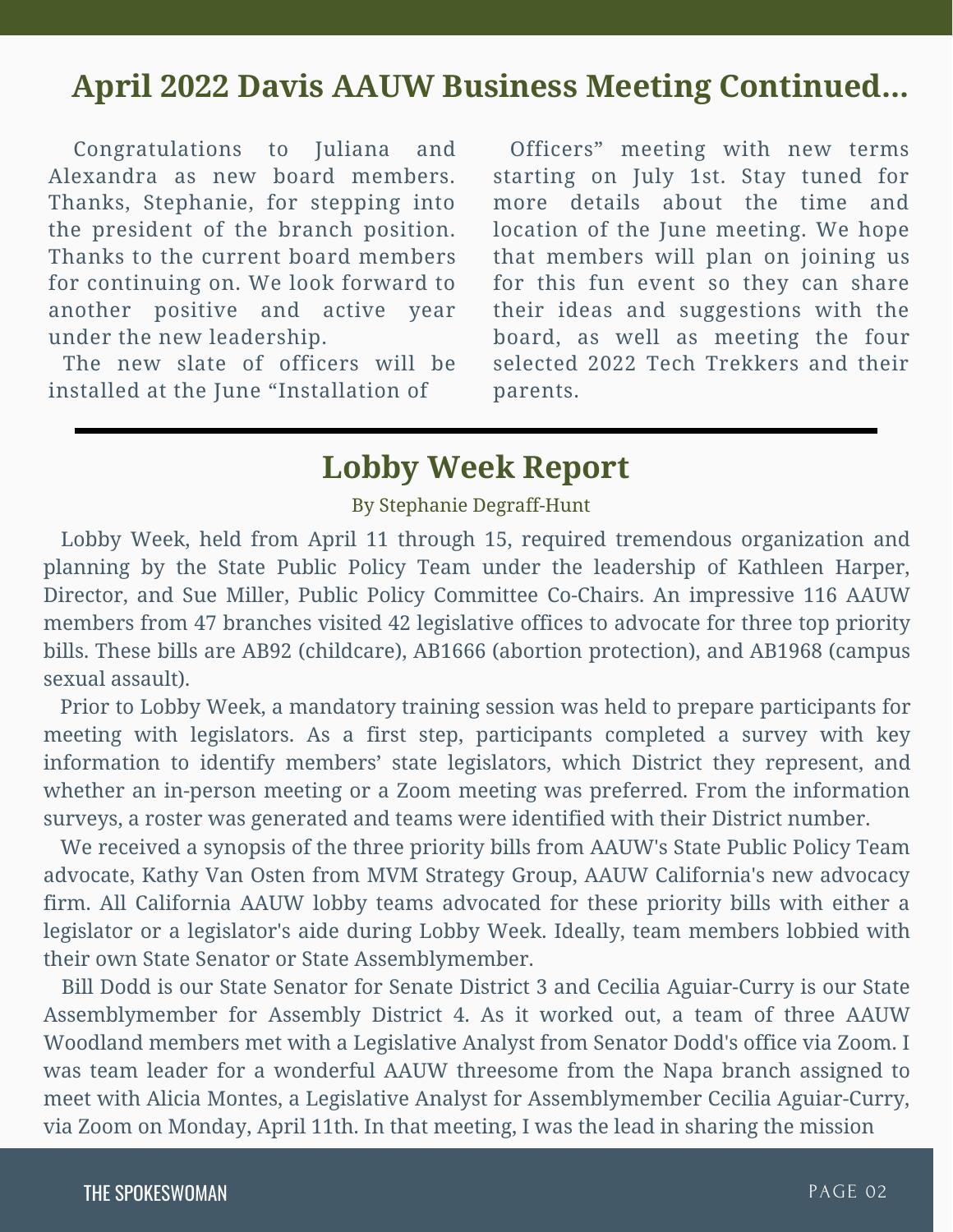## **Lobby Week Report Continued...**

and values of AAUW and provided information about AAUW's impacts on our local communities.

The three Napa branch members presented the following:

- Kay Altizer (Napa AAUW president) gave a serious, heartfelt recommendation for the passage of AB92 (Child Care Family Fee Waiver). Her professional life revolves around Special Education administration and she sees the painful struggles of families trying to care for their children. Alicia said that Assemblymember Aguiar-Curry supports this bill, but financial concerns still need to be worked out so that everyone understands the full fiscal impact. A lot of fine tuning is required so that the bill truly does what it is intended to accomplish. We also advocated for this bill last year on Lobby Day, so it remains a work in progress.
- Joy Barnes (Napa AAUW past president) passionately outlined her position in support of AB1666 (Abortion: Civil Actions). I only wish that I had recorded our meeting because Joy's dedicated advocacy for this bill clearly explained the importance and impact of this legislation that could easily be used as a rallying call for women's rights.
- Carolyn Stewart (Napa AAUW) spoke about why the successful passage of AB1968 (campus sexual assault) on April 7, 2022 was so important. Carolyn shared how there was a general lack of support in her local community for Title IX in the schools until women and girls stood up for their rights. She underscored the importance of this kind of legislation to ensure that all women and girls receive the respect and proper treatment that they deserve.

 All of us further researched these bills using the website [https://leginfo.legislature.ca.gov](https://leginfo.legislature.ca.gov/) in addition to utilizing the briefs sent to us by AAUW's political advocate, Kathy Van Osten. More details on the three priority bills, as well as all 33 bills AAUW is supporting this year, can be found in the [Bill Tracker](https://www.aauw-ca.org/documents/2021/04/bill-tracking.pdf/) on the Public Policy page of the AAUW California website under "Legislative Advocacy."

 Last year, AAUW California held the inaugural one-day Lobby event in March 2021. So, kudos to the State Public Policy Team who took on the huge challenge of organizing an entire Lobby Week. AAUW supports and co-sponsors many important bills and does extensive background work to facilitate positive legislative changes.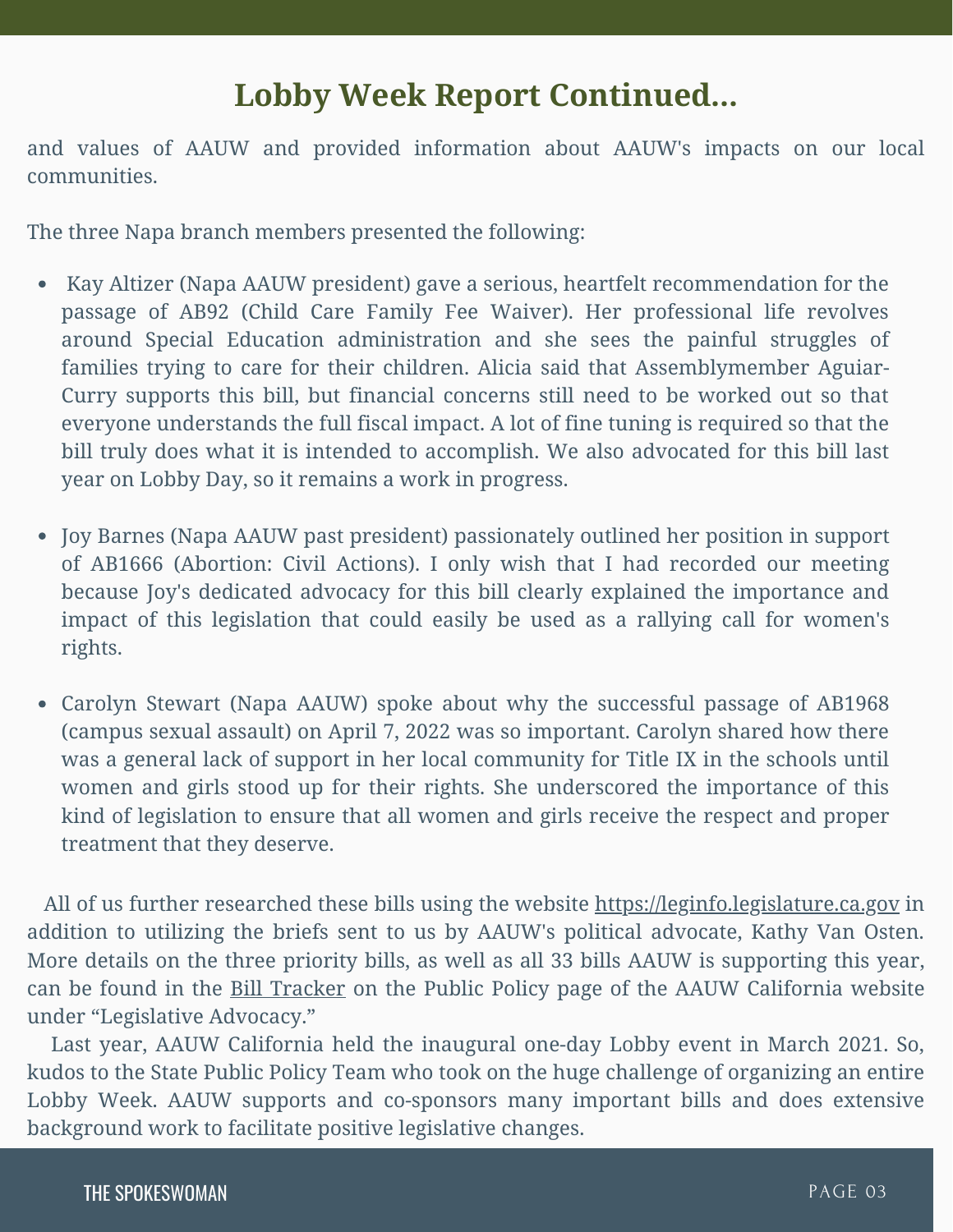## **April 9th Book Group Recap**

<span id="page-3-0"></span> Nine members (Karen, Carolyn, Helen, Stephanie, Kathy, Rhonda, Estelle, Juliana and Verena) met to discuss Amor Towles' "The Lincoln Highway," guided by Karen who posed some prepared questions to get the conversation started. Perhaps the most striking observation was that the novel really is only peripherally about the Lincoln Highway\* (see note), but it did give some historical information about its creation and helped to tie San Francisco and New York together. Why these two locales? San Francisco was the original and ultimately also the final destination of two boys in search of their mother and a new life. New York is where they ended up heading instead due to the interference of two other boys. The entire sequence of events plays out in ten days in the 1950s.



 The novel is not a travelogue but rather the playing out of expectations and dreams of each of the travelers. Eighteen-year old Emmett is released from a work farm where he was doing time for involuntary manslaughter to take care of his precocious 8-year old

"And I do it because it's unnecessary. For what is kindness but the performance of an act that is both beneficial to another and unrequired?"

AMOR TOWLES

brother Billy after the death of their father. Their farm has been foreclosed and they want to find their mother who left long ago and to start a new life out west. Before they can leave in Emmett's car, however, two other boys from the work farm show up, having stowed away in the warden's car. Duchess and Wooly, also eighteen-year olds with troublesome backgrounds and difficult childhoods, aim to head in the opposite direction, namely New York, and those two end up "borrowing" Emmett's car for the trip. What follows are adventures by car and boxcar, stopping here and there "to take care of business," and eventually they all meet up again in New York.

 Billy finds solutions to any problems they encounter by referring to his book about legendary heroes. He is particularly interested in his new friend Ulysses (who saved him on the boxcar ride) while Ulysses, in turn, is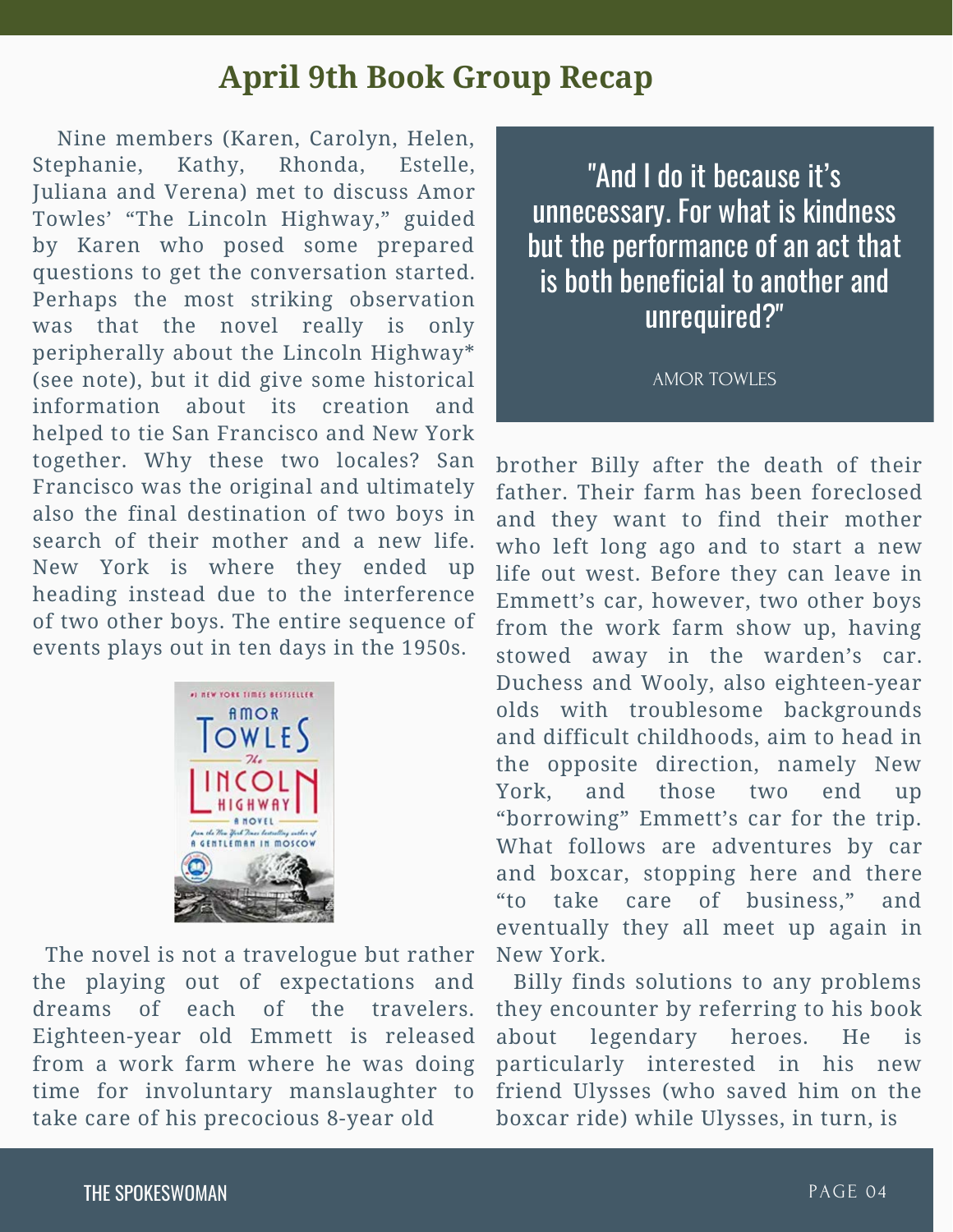## **April Bookgroup Recap Continued...**

fascinated to hear Billy tell the story about Homer's hero and to find solace in Billy's prediction that he, too, will find his wife and child back after a lengthy search.

 Most of the characters in this novel are male. Sally, the daughter of the next-door farmer in Nebraska, is the only female character we get to know

somewhat (though not as well as most of us had wished). She might be described as an early feminist who is determined to chart her own life and speak for herself. The author lets her speak in the first person, as is also the case with Duchess. All others are described in the third person.

**Note:** \*The Lincoln Highway came right through Davis; there is a marker at B St. and Russell. "On July 1, 1913, a group of automobile enthusiasts and industry officials established the Lincoln Highway Association (LHA) "to procure the establishment of a continuous improved highway from the Atlantic to the Pacific, open to lawful traffic of all description without toll charges." In its time, the Lincoln Highway would become the Nation's premier highway, as well known as U.S. 66 was to be in its day and as well known as I-80 and I-95 are today."

 On May 14 the Book Group will meet to discuss Madeleine Albright's "Hell and Other Destinations"  $\sim$  A 21st-Century Memoir." The Albright quote that explains the title: "There's a special place in Hell for women who don't help other women" ~ Starbucks even put this declaration on a coffee cup.

 Madeleine Albright died of cancer on March 23, 2022. Her funeral service took place on April 27 at the Washington National Cathedral. Listening to the speeches at the service is very enlightening (also amusing in spots) and adds to our understanding of this leader.



*Plaque donated by Davis Chamber of Commerce*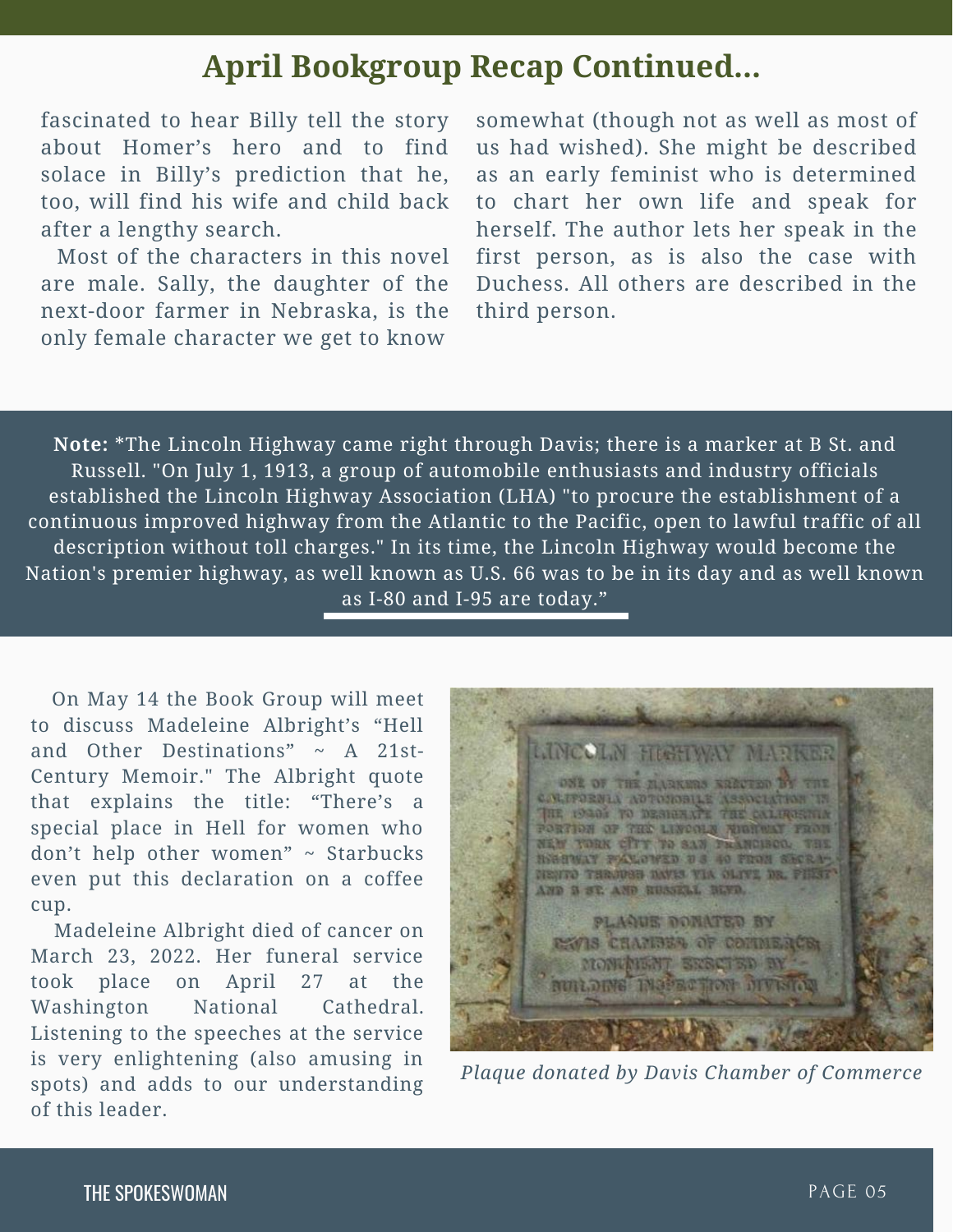## <span id="page-5-0"></span>**Recap of April Celebrate the 19th (Amendment)**

 The Zoom gathering hosted on April 19th by Shahla was joined on short notice by Alexandra, Rhonda, Stephanie, Laleh, Verena and Juliana. Main topics discussed were the Pence Garden Tour, Lobby Week, the business meeting and mentoring ideas.

 Stephanie told about the partnership she had facilitated between the Pence Gallery and Davis Flower Arrangers whereby members of the DFA group were organizing to exhibit flower arrangements at one of the garden locations on the day of the Garden Tour (May 1st).

 Before Lobby Week in early April, more than 100 California AAUW members took mandatory training workshops giving them instructions on how to talk to the legislators or their representative staff, how to discuss the bills AAUW is supporting, and how to understand the lengthy process the bills have to go through on their way to passage. The workshops were beneficial but Stephanie, in charge for Davis, reported that the actual logistics during Lobby Week were disappointingly frustrating. The group that included Davis, Woodland and Napa members was not able to meet, as planned, with Senator Bill Dodd and Assemblymember Cecilia Aguiar-Curry despite personal visits to the offices beforehand, and no explanation was provided. They did meet with staff members. Stephanie observed that the Napa group has had a lot of prior experience with lobbying (see detailed report on pp. 2-3). We were provided with a list of short summaries of the bills that were to be discussed.

We briefly touched on the business meeting held on April 11 downtown at Tres Hermanas. It was a very windy day, so the meeting was moved inside where the noise level and the rectangular seating arrangement made conversation extremely difficult. The food was good, but attendance low and it felt strange for Board members to vote themselves into office. Plans are being made for a more congenial gathering in June for the installation including the traditional meeting with Tech Trekkers and their parents.

 Various ideas were proposed for how to structure mentoring, something we have touched on in several previous meetings but have not yet concretely developed into a plan for our branch. It was suggested that we not think in terms of mentor/mentee, but rather in terms of an exchange of ideas and concerns in a conversational tone. Perhaps consider it as a collective for meeting, exchanging ideas and sharing project plans with emphasis on support from a network of cross-generational women with perspectives from different professions. There was general agreement that it would be good to pick a regular day and time similar to Celebrate the 19th so members (including especially the UCD student organization) could drop in with a question or just to hear what others had to say in an informal setting. For easy accessibility and efficient use of time this might best be done via Zoom.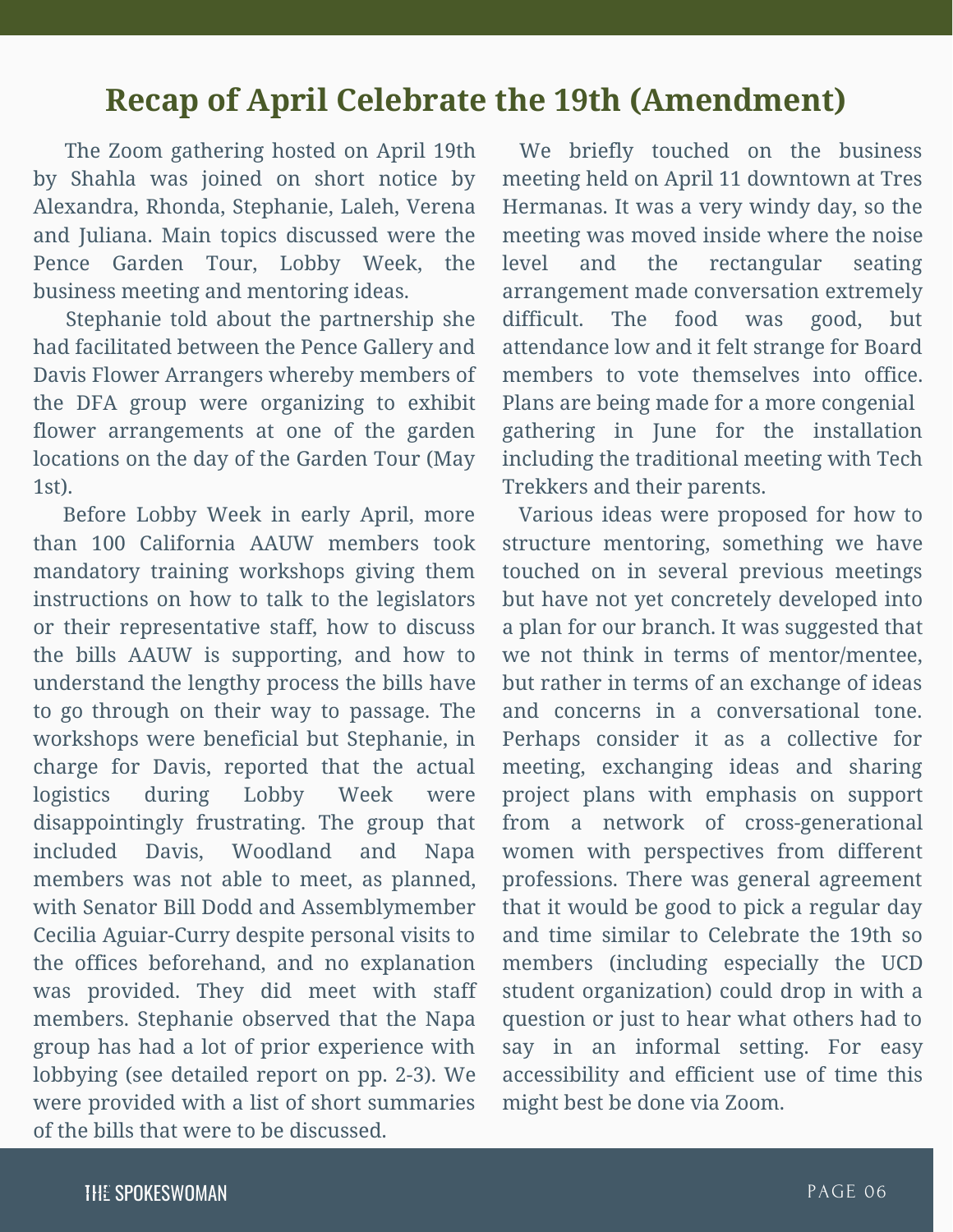## **UNA Updates**

#### **UNICEF/UKRAINE Fundraising by UNA Davis chapter**

<span id="page-6-0"></span> Profound thanks to those of you who responded with generosity to the appeal for donations to the fundraising effort for the children of Ukraine at the request of our contacts at the U.S. Fund for UNICEF in New York who have for decades appreciated the Davis community's participation in supporting the United Nations Children's Fund. In the interest of providing immediate assistance during the developing crisis, we mailed a check with our first installment of donations to New York the second week of April. In answer to the question whether our contributions were immediately applied to the needs in Ukraine, we received this reply:

*Yes, the donation has been sent to Ukraine and put to immediate use! Thanks to your generous support, UNICEF has been able to send crucial health supplies to hospitals in Ukraine to support newborn babies – [here is a video](https://www.unicefusa.org/stories/inside-underground-newborn-intensive-care-unit-war-torn-ukraine/39881) https://www.unicefusa.org/stories/inside-underground-newborn[intensive-care-unit-war-torn-ukraine/39881 that shows the great impact that you have helped us](https://www.unicefusa.org/stories/inside-underground-newborn-intensive-care-unit-war-torn-ukraine/39881) make. Please feel free to share this video far and wide.*

 The needs are greater than ever, both in Ukraine and in the surrounding countries that have received five million refugees, and so our fundraising continues. If you have not already done so, please consider sending a check with a tax-deductible donation made out to "UNICEF Donations" to our account at First Northern Bank, 434 Second Street, Davis, CA 95616. Alternatively you may send your donation c/o Verena Borton, 101 E. 7th Street, Davis, CA 95616 - it will be deposited at First Northern Bank within 2 days of receipt.

> *Why not send a donation as a gift in honor of a special person in your life? Thank you for caring about the youngest victims of war, destruction, loss and fear.*

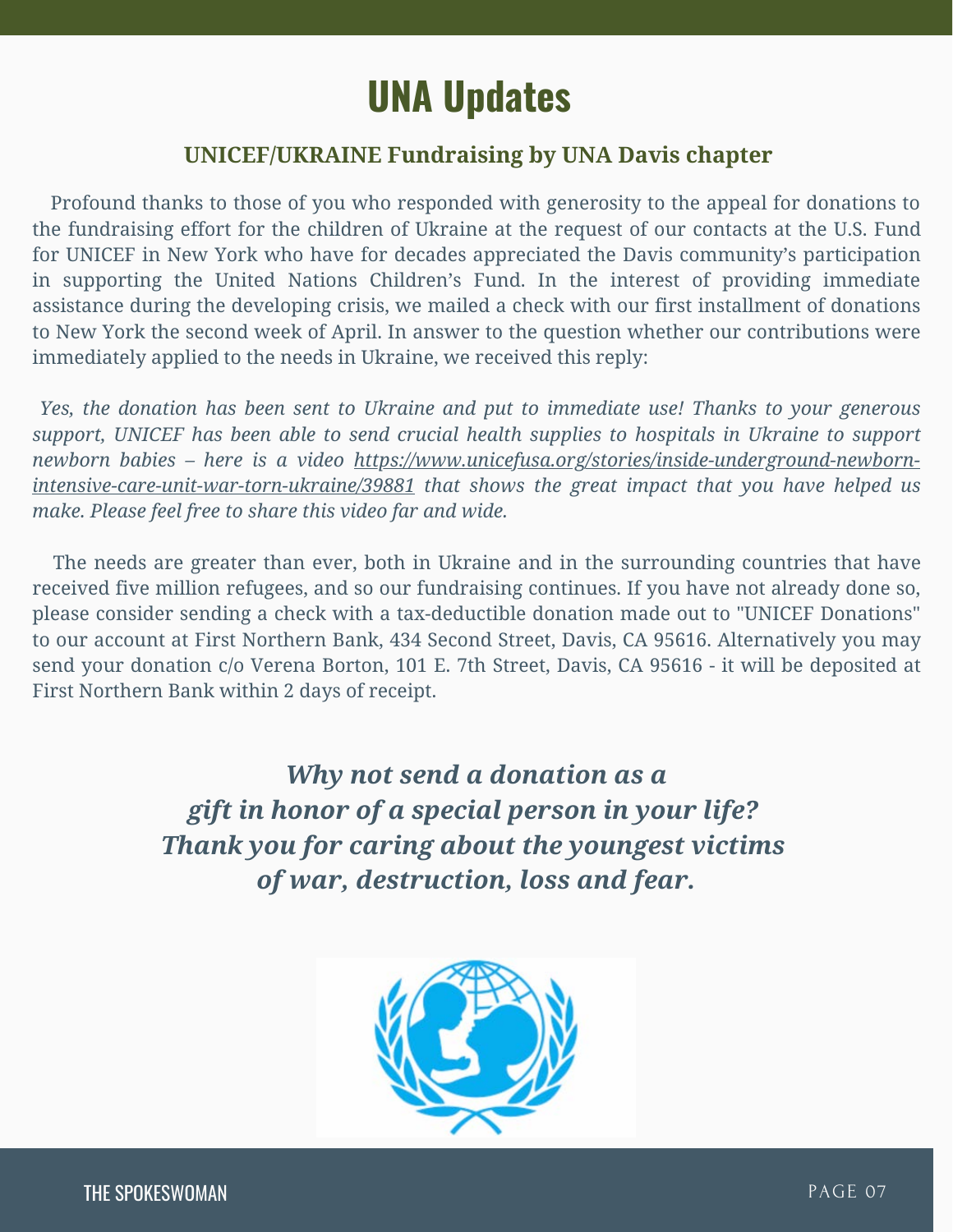## **UNA Updates Continued**

#### **2022 UNA-USA hybrid Global Leadership Summit, June 5-7**

 For the first time since 2019, it is possible to attend the first two days of the annual summit in person in Washington, D.C., while you can also register to attend virtually. On the final day of the conference, members meet with their elected officials in a virtual Lobby Day to make the case for continued U.S. support for the UN.

To register for the summit (deadline May 23). "US. TOGETHER. FORWARD" go to [www.unausa.org](http://www.unausa.org/).

#### **Budget request for FY2023**

Included in the administration's budget request for FY2023 is fully paying our dues to the UN and UN peacekeeping. As a result of years of underpayments during the previous administration, the U.S. currently owes more than \$1 billion to UN peacekeeping; the proposed budget would allocate a sizable down payment towards our debts, helping to restore our credibility on the world's stage. UNA-USA Executive Director Rachel Bowen Pittman wrote: "I applaud the Administration for its commitment to supporting multilateral institutions proven to save lives, including the Global Fund to Fight Aids, Tuberculosis and Malaria, the ACT-Accelerator partnership that delivers vaccines globally and the UN Educational, Scientific and Cultural Organization (UNESCO)." But "much more needs to be done to push Congress to deliver the essential resources we owe to the UN. Now is the time for the U.S. to lead by the power of our example, work with our allies, and build a world that works for all people."

#### **Peace Roses**

As promised in an earlier Spokeswoman, the UNA beds of Peace Roses south of 600 A Street are now in full bloom - a quiet vision of beauty and hope for peace at a time of war.